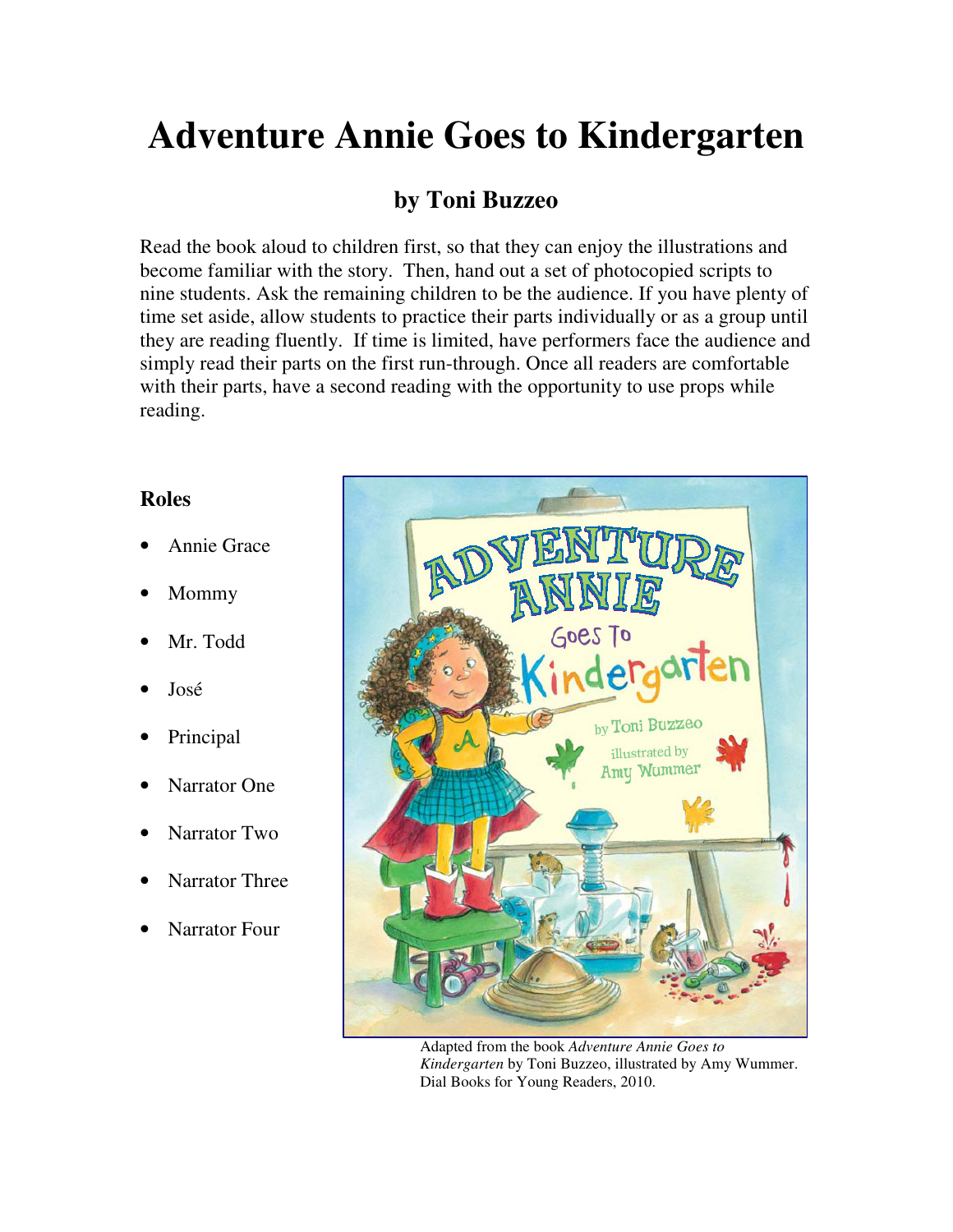## **Adventure Annie Goes to Kindergarten Script**

| <b>Narrator One:</b>   | Mommy sings at the door.                                     |
|------------------------|--------------------------------------------------------------|
| <b>Mommy:</b>          | (sing) Rise and shine, Adventure Annie.                      |
| <b>Narrator Two:</b>   | Annie hops to her calendar.                                  |
| <b>Annie Grace:</b>    | At last! Adventure Annie Kindergarten day.                   |
| <b>Narrator Three:</b> | Mommy slips a sack of animal fruit shapes into Annie's lunch |
|                        | box.                                                         |
| <b>Annie Grace:</b>    | Will I have a wild animal zoo adventure?                     |
| <b>Mommy:</b>          | Maybe not today.                                             |
| <b>Narrator Four:</b>  | Mommy grabs a box of animal crackers in a circus train box.  |
| <b>Annie Grace:</b>    | Will I have a high flying circus adventure?                  |
| <b>Mommy:</b>          | Maybe after school.                                          |
| <b>Annie Grace:</b>    | What about a daring search-and-find rescue adventure?        |
| <b>Mommy:</b>          | Maybe on the weekend.                                        |
| <b>Narrator One:</b>   | Annie throws her arms out wide.                              |
| <b>Annie Grace:</b>    | Well, then, what adventure will I have at kindergarten?      |
| Mommy:                 | Sometimes, kindergarten is its own adventure.                |
| <b>Narrator Two:</b>   | Annie gives her the Adventure Annie thumbs-up.               |
| <b>Annie Grace:</b>    | I squizzle back to my room and tuck my zookeeper hat, my     |
|                        | high wire slippers, and my walkie-talkies into my backpack.  |
| <b>Narrator Three:</b> | Just in case.                                                |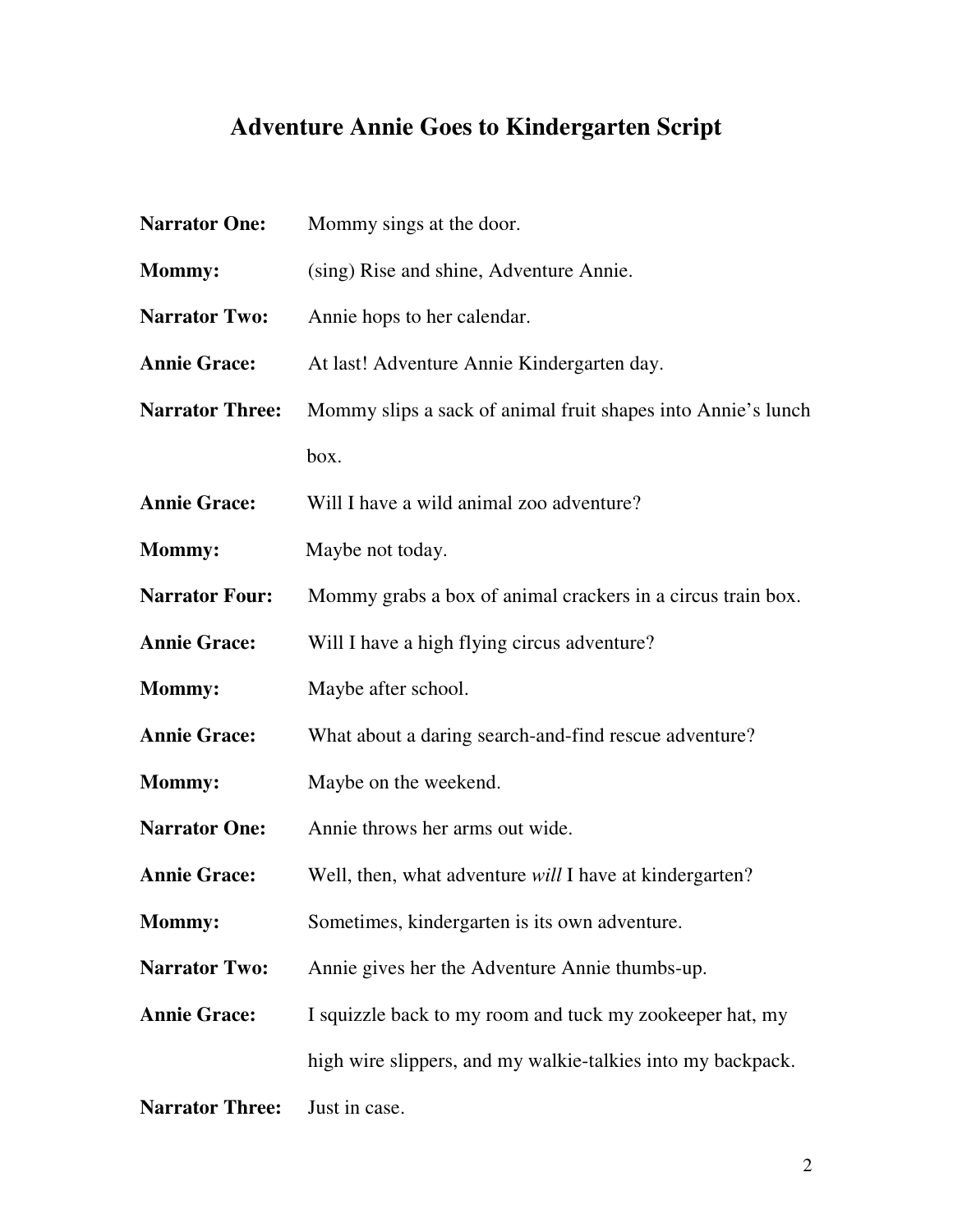| <b>Annie Grace:</b>    | $(sing)$ Let's go!                                          |
|------------------------|-------------------------------------------------------------|
| <b>Narrator Four:</b>  | They hop to it.                                             |
| <b>Annie Grace:</b>    | I push through the tall glass doors of Pioneer Elementary   |
|                        | School.                                                     |
| Mommy:                 | Annie kisses me goodbye.                                    |
| <b>Annie Grace:</b>    | Then I knock-knock-knock on the kindergarten door.          |
| <b>Narrator One:</b>   | She bursts inside.                                          |
| <b>Annie Grace:</b>    | (shout) Adventure Annie is here!                            |
| <b>Narrator Two:</b>   | A tall man rushes over to shake Annie's hand.               |
| Mr. Todd:              | Hello, I'm Mr. Todd. Who are you?                           |
| <b>Annie Grace:</b>    | I point to the A on my shirt.                               |
| <b>Narrator Three:</b> | He glances at a clipboard.                                  |
| Mr. Todd:              | Annie Grace?                                                |
| <b>Narrator Four:</b>  | Annie nods her head and swirls her cape.                    |
| <b>Annie Grace:</b>    | Adventure Annie.                                            |
| <b>Narrator One:</b>   | Mr. Todd taps a hook marked ANNIE but she wraps herself     |
|                        | up tight.                                                   |
| <b>Annie Grace:</b>    | I need my cape.                                             |
| Mr. Todd:              | Well then, let's find your seat.                            |
| <b>Narrator Two:</b>   | Annie follows Mr. Todd straight to a table that matches her |
|                        | red cape perfectly.                                         |
| <b>Narrator Three:</b> | She slips into a chair between two other kids.              |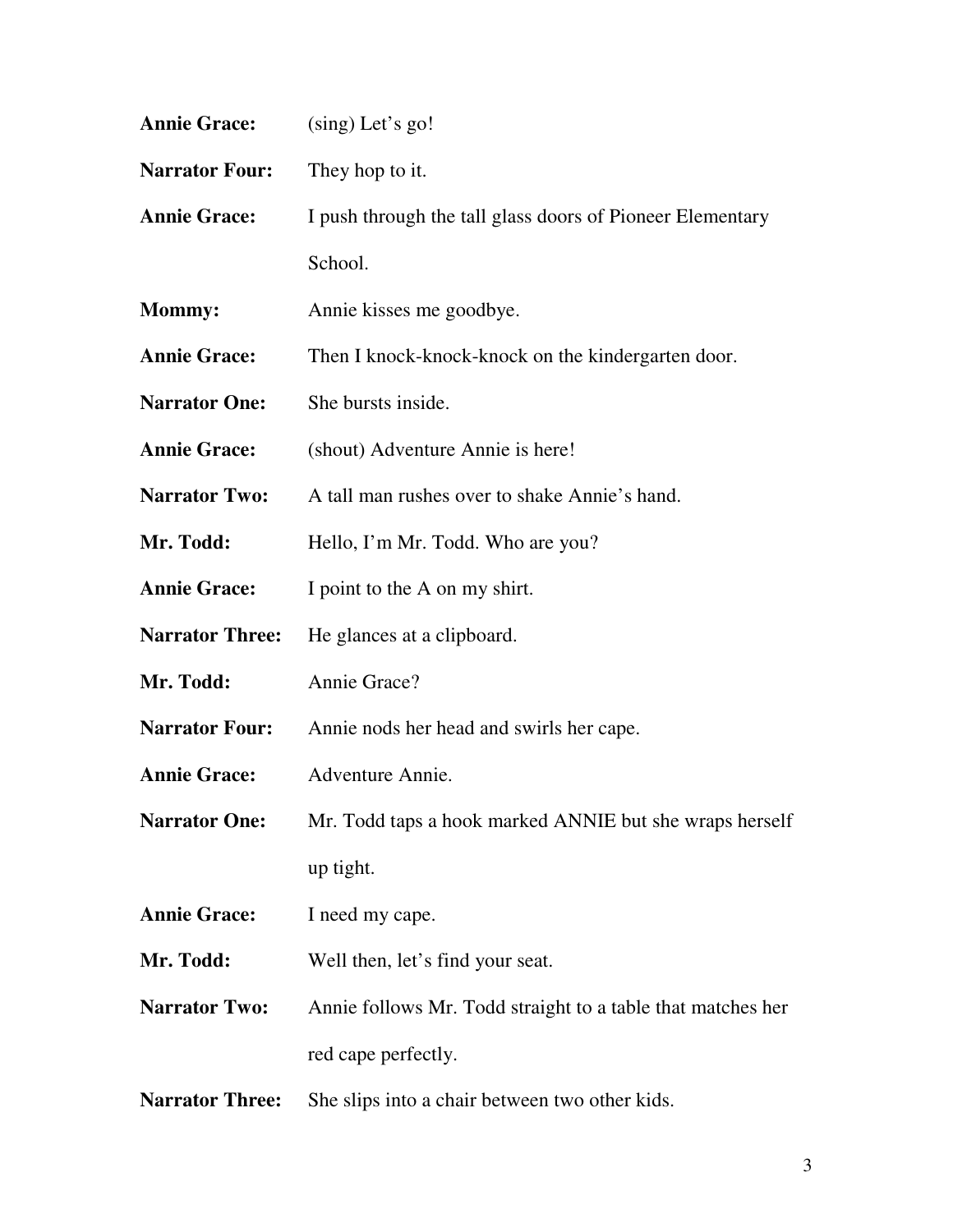- **Annie Grace:** I'm Adventure Annie. Who are you?
- **José**: José. And that's Louise.
- **Narrator Four:** Louise just ducks her head.
- Mr. Todd: On the circle rug, I explain our Kindergarten Gold Star Rules.
- **Narrator One:** Respect our classroom and everything in it.
- Narrator Two: Make good decisions.
- **Narrator Three:** Use your inside voice.
- Narrator Four: Be kind and helpful to others.
- **Annie Grace:** But what about adventures?
- **Mr. Todd:** You're right, Annie. The most important rule of all is 'Enjoy' your kindergarten adventure!'
- **Narrator One:** Then Mr. Todd taps his shiny gold star.
- Mr. Todd: Each day, I will choose my Gold Star Deputy.
- **Narrator Two:** Annie Grace waves her hand in big circles.
- Annie Grace: Here I am!
- **Narrator Three:** Mr. Todd looks at her.
- Mr. Todd: We don't know who it will be quite yet, Annie.
- Annie Grace: Does it depend on our kindergarten adventures?
- **Narrator Four:** He tilts his head to the side.
- Mr. Todd: Yes, your adventures with the Gold Star Rules.
- **Narrator One:** During morning snack at the red table, Annie wears her zookeeper hat.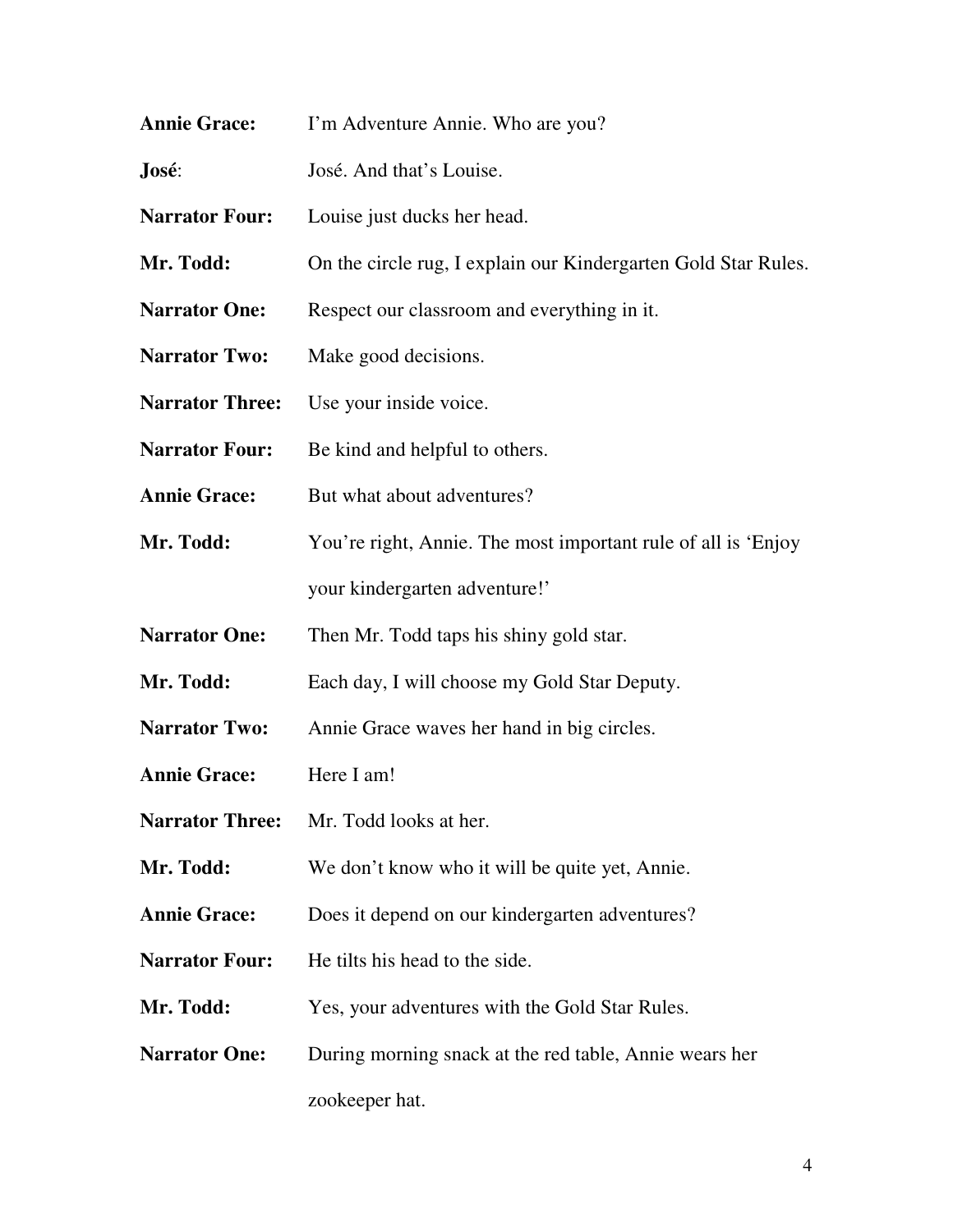- **Narrator Two:** She pops wild animal fruit snacks into her mouth.
- **Annie Grace:** How about a wild animal zoo adventure?

**Narrator Three:** Louise and José just blink.

- **Narrator Four:** Behind José's chair, Annie spots three squeaky hamsters in a cage.
- **Annie Grace:** What those squeakers need is a natural habitat exhibit.

Luckily, the art supplies are ready for me.

**Mr. Todd:** (Clap-Clap Clap-Clap-Clap)

- **Narrator One:** The room is quiet.
- **Narrator Two:** Mr. Todd squats next to Annie.
- Narrator Three: He looks at the cage.
- **Mr. Todd:** Oh dear. Remember the Gold Star Rule, Annie? Take good care of our classroom and everything in it.
- **Annie Grace:** Oopsie.
- **Narrator Four:** She hands him the paint brush.
- **Mr. Todd:** Back to your seat, please.
- **Narrator One:** At the red table, Annie slides into her high wire slippers.
- **Annie Grace:** How about a high flying circus adventure?
- **Narrator Two:** But Louise and José just stare.
- Annie Grace: Am I the only one looking for Gold Star adventures?
- **Narrator Three:** The jungle gym sparkles in the sun just outside the window.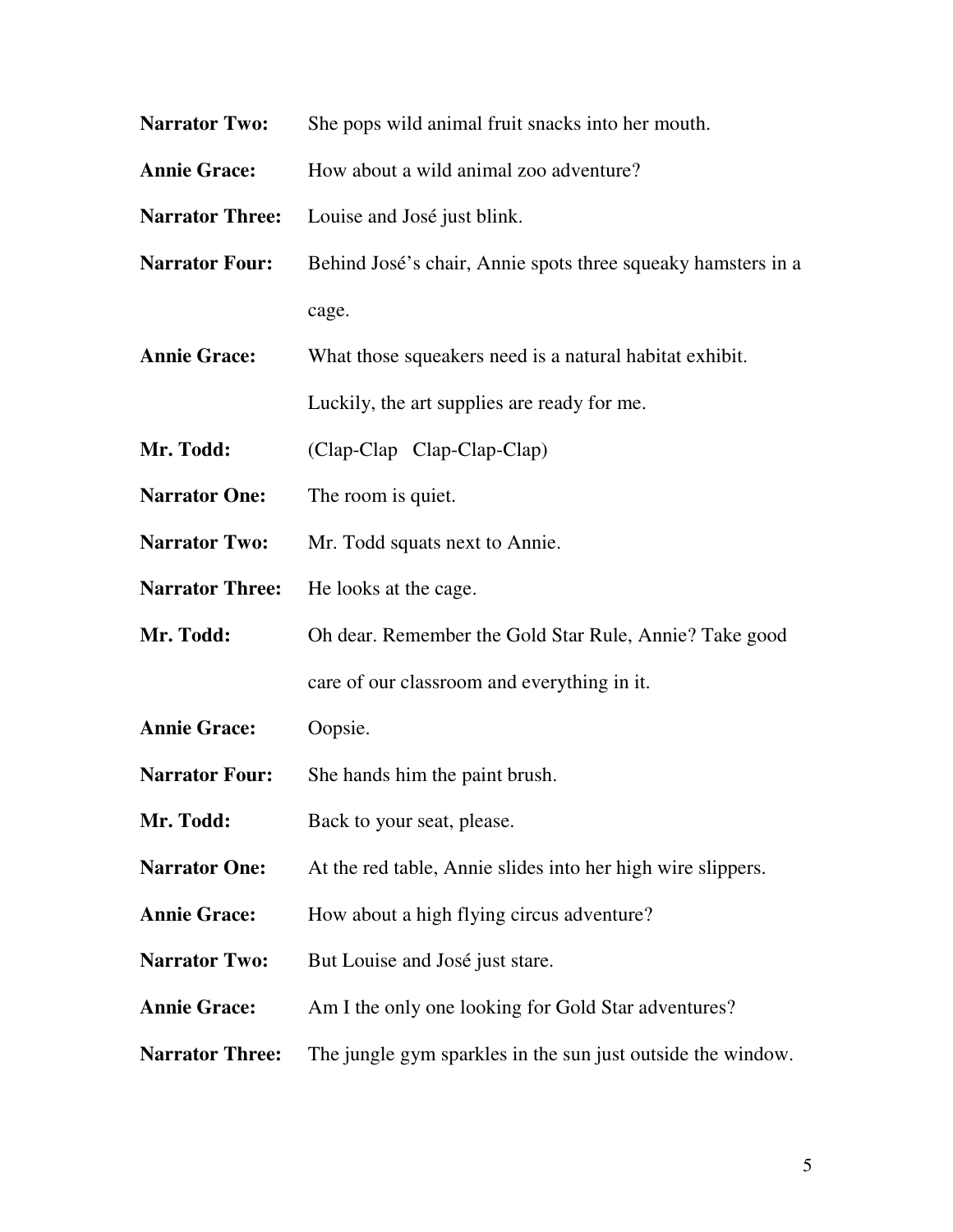**Annie Grace:** While Mr. Todd washes off the hamster cage, I slip out the courtyard door and fly onto the empty climber.

**Narrator Four:** Suddenly, she sees Mr. Todd below her.

- **Mr. Todd:** Remember the Gold Star Rule, Annie? Make good decisions.
- Annie Grace: He points me back inside.
- **Narrator One:** All during story circle and math centers and lunch, Annie watches for new adventure opportunities.

**Annie Grace:** I imagine that gold star pinned under my chin.

- **Mr. Todd:** (Clap-Clap Clap-Clap-Clap.) Afternoon snack time! I need two helpers to fetch milk. Who remembers where the cafeteria is?
- **Narrator Two:** Annie waves in big circles, but Mr. Todd calls on Louise and José.

**Annie Grace:** We wait for the milk. And wait. And wait.

Narrator Three: Finally, Mr. Todd gets worried.

Mr. Todd: I need a helper to fetch the milk fetchers. They must be lost.

**Annie Grace:** This time my waving works.

**Mr. Todd:** Annie, why don't you go? But remember the Gold Star Rule. Use your inside voice.

**Annie Grace:** I grab my walkie-talkies.

**Mr. Todd:** She teaches me how they work.

Annie Grace: Then I ziggle and zaggle through the WHOLE school.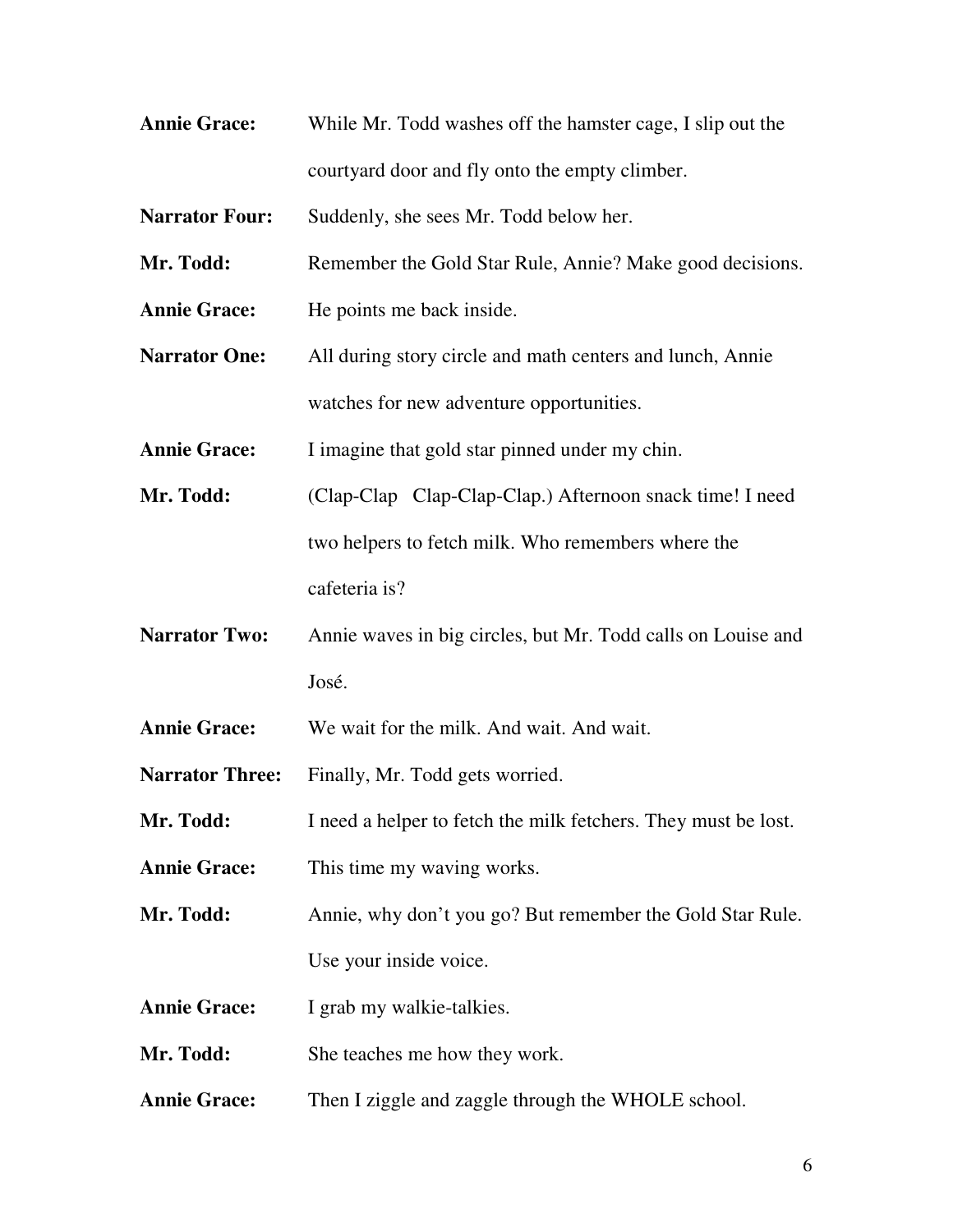- **Mr. Todd:** Annie's voice whispers on my walkie-talkie. Annie Grace: Not in the library. Not in the cafeteria. Not in the bathrooms, either. **Mr. Todd: Annie ...** Annie Grace: Give me one more try. **Narrator Four:** Annie peeks in at a door marked PRINCIPAL. **Narrator One:** Right there, behind a crate full of milk, Annie spots the worried faces of Louise and José. **Annie Grace:** I knock-knock-knock and burst inside. **Narrator Two:** She speaks in her loudest whisper. Annie Grace: Adventure Annie to the rescue! **Narrator Three:** A short lady comes to meet her. **Principal:** Wonderful. We were just about to walk down to kindergarten. Narrator Four: Annie leads Louise, José, and the milk wagon down the hall. **Narrator One:** She whispers into her walkie-talkie. **Annie Grace:** We're on our way. Narrator Two: Mr. Todd whispers back to her. Mr. Todd: Way to go, Adventure Annie!
- **Annie Grace:** We don't stop for a single adventure on our way back to kindergarten.
- **Narrator Three:** At the end of the day, the class gathers for their closing circle.